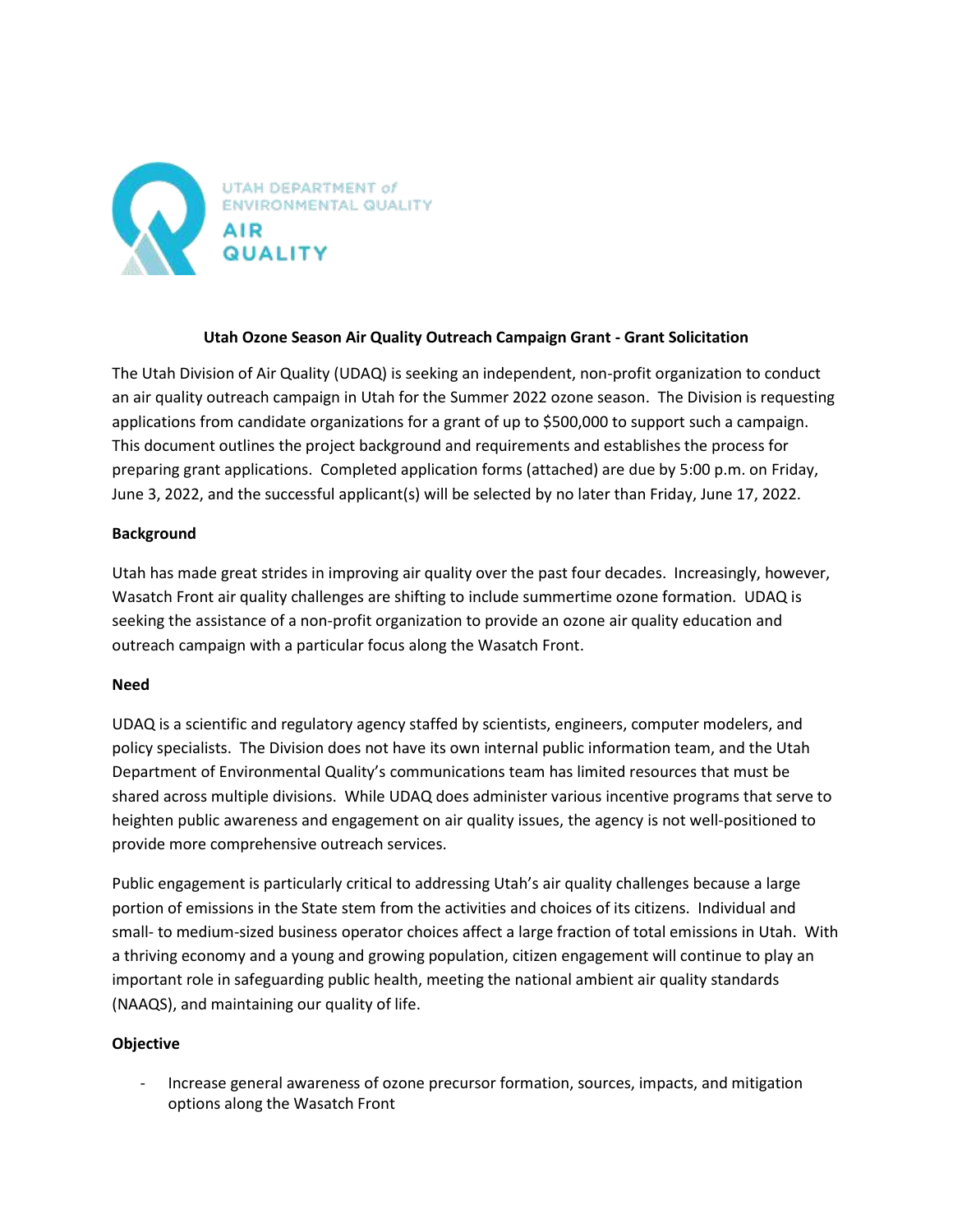- Highlight the role of individuals and small- to medium-sized businesses in contributing to ozone air quality challenges
- Encourage individuals and businesses to take action to reduce emissions

# **Target Audience**

- Individuals and small- to medium-sized businesses in Utah with a particular focus on the Wasatch Front

# **Approach**

Outreach efforts are expected to utilize various forms of media and outreach tools potentially including, but not limited to:

- TV and radio partnerships
- Local movie theater messages
- Podcasts
- Social media, including Facebook, Instagram, and YouTube
- Seeded articles
- Billboard/bulletins
- UTA transit wraps
- Organization representation at appropriate local and regional forums (e.g., Energy Summit, Envision Utah engagement events, University symposia, etc.)

# **Evaluation Criteria**

Applications will be scored using the following criteria:

- Demonstrated ability to achieve program objectives
- Demonstrated ability to engage target audience
- Extent to which funding can be leveraged with support from other sources
- Relevant past organizational experience conducting air quality outreach
- Quality and completeness of application

## **Application Process**

Interested organizations must submit a completed application form by no later than 5pm on Friday, June 3, 2022, to [gladesowards@utah.gov](mailto:mberger@utah.gov) or by standard mail to:

ATTN: Glade Sowards Division of Air Quality PO Box 144820 Salt Lake City, UT 84114-4820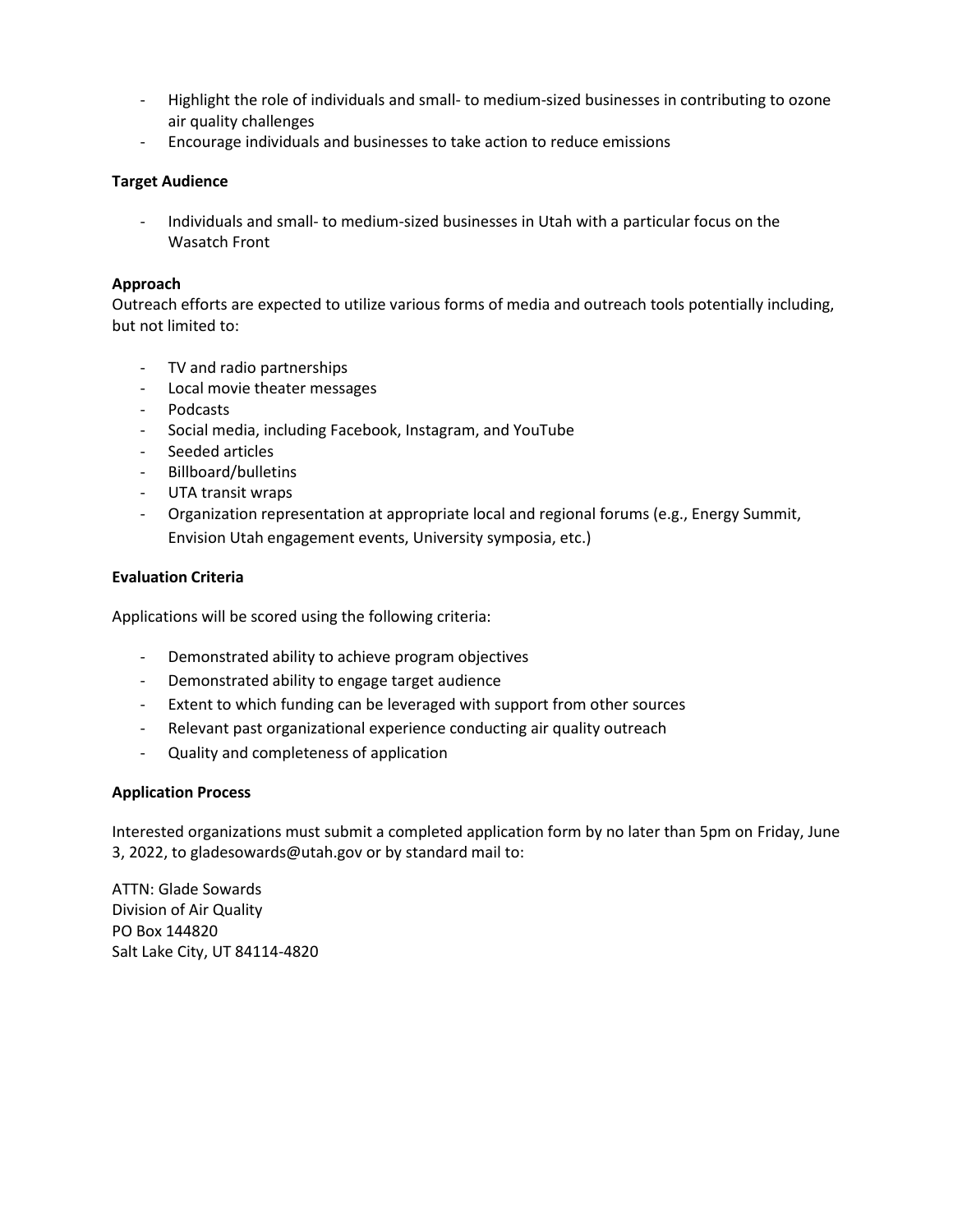

#### **Utah Ozone Air Quality Outreach Campaign Grant - Application Form**

| Name of Organization:               |
|-------------------------------------|
| <b>Organization Contact Person:</b> |
| <b>Contact Phone Number:</b>        |
| <b>Contact Email Address:</b>       |
|                                     |
| Address:                            |
| Street:                             |

1. Please provide information about your organization and describe why it is well-positioned to conduct an air quality outreach campaign focused on the Wasatch Front during the Summer 2022 ozone season; please include a summary of relevant past organizational experience relating to air quality outreach:

City:  $\qquad \qquad \qquad$  State:  $\qquad \qquad$  Zip: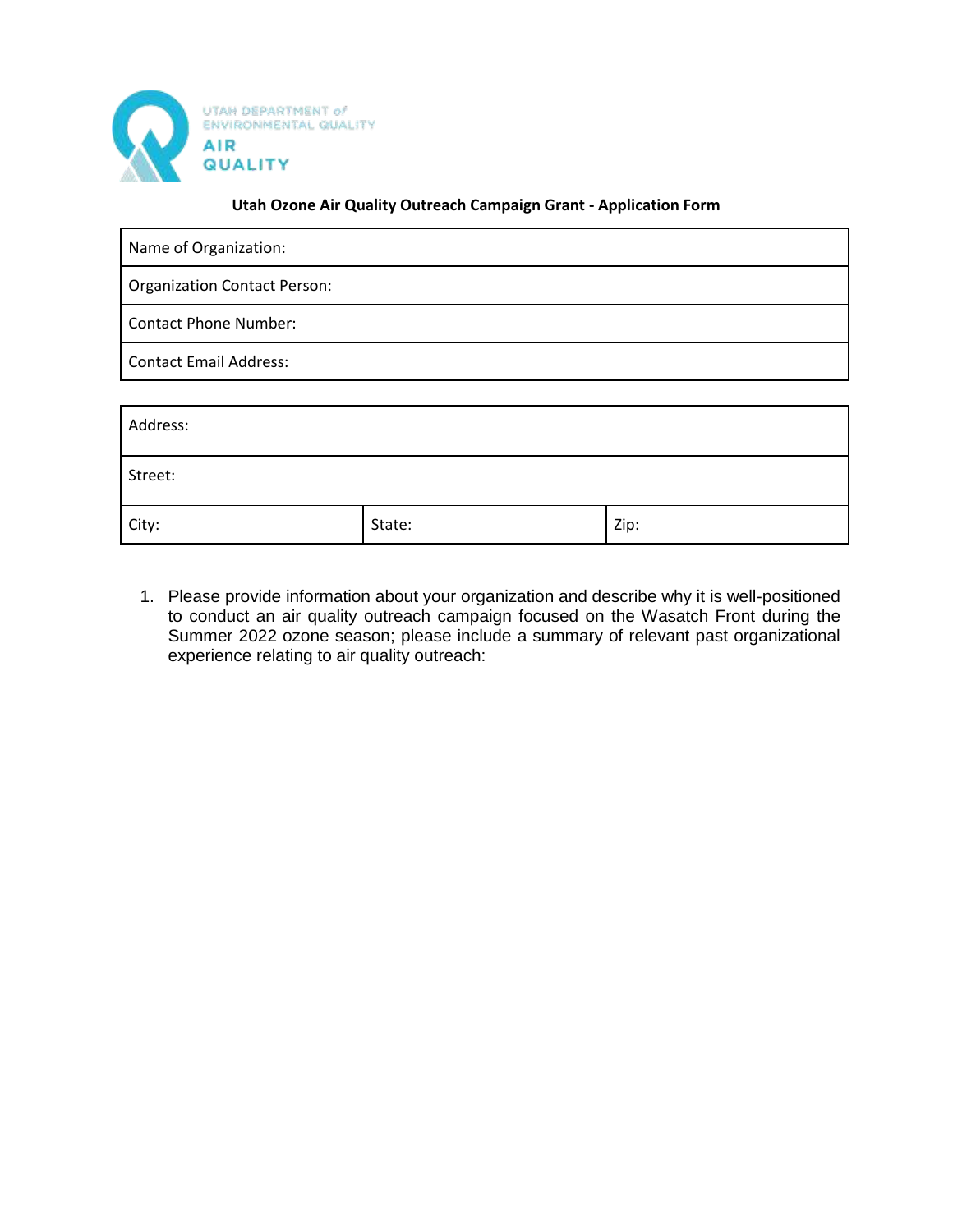2. Please provide a brief description and overview of your proposed project:

3. Please provide a detailed project work plan (attach as separate document if necessary):